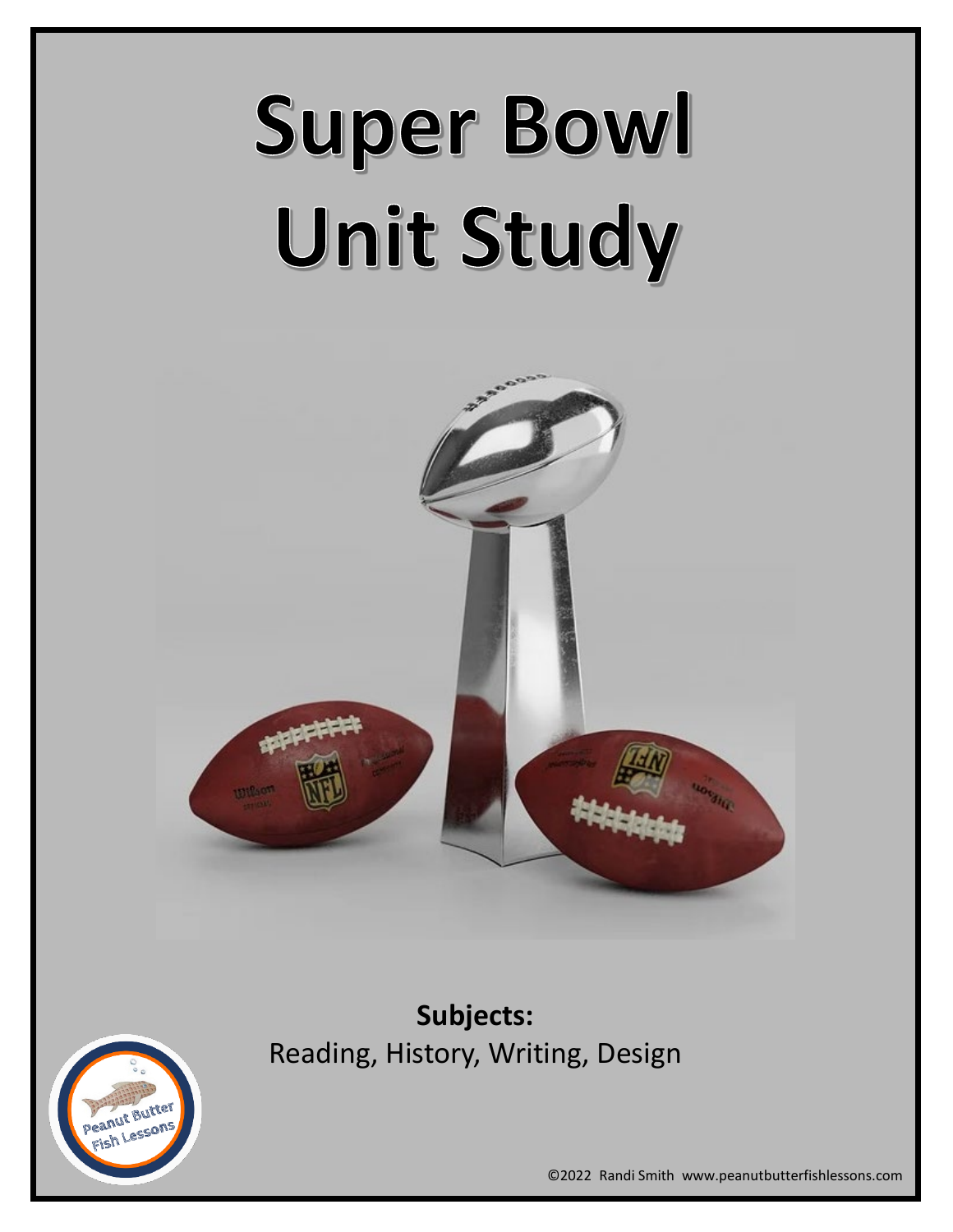### **Teacher Instructions**



Thank you for downloading our Super Bowl Unit Study! It was created to be used with the book: *What is the Super Bowl?.* Here is what is included in the study:

| Pages 3-9:   | Super Bowl Notebooking Pages with Answer Key: Take notes about<br>the Super Bowl and fill in the charts with who played and won in<br>each Super Bowl.                             |
|--------------|------------------------------------------------------------------------------------------------------------------------------------------------------------------------------------|
| Pages 10:    | Biography of A Player/Coach: Use to organize notes on one of the<br>many players and coaches highlighted in the book and/or research a<br>player or coach on your own.             |
| Pages 11-13: | Create Your Own Team: Choose a team name, city, mascot, colors<br>and logo for your own football team. Then design the helmet and<br>jersey for your team.                         |
| Pages 14:    | <b>Writing Prompt:</b> Send a thank you letter to your favorite player for<br>how they played this year and/or how they contributed to their<br>community.                         |
| Page 15:     | <b>Compare the Super Bowl Teams: Complete the Venn diagram about</b><br>the strengths and weaknesses of this year's Super Bowl teams.<br>Then decide which one you think will win. |

Also refer to our post: **[Super Bowl FREE Unit Study](https://wp.me/p84QnK-322)** for:

- 1. Videos about the history of the Super Bowl.
- 2. A virtual tour of the Pro Football Hall of Fame.
- 3. Links to football-themed recipes and crafts.



#### **Clipart by: You may also like:**

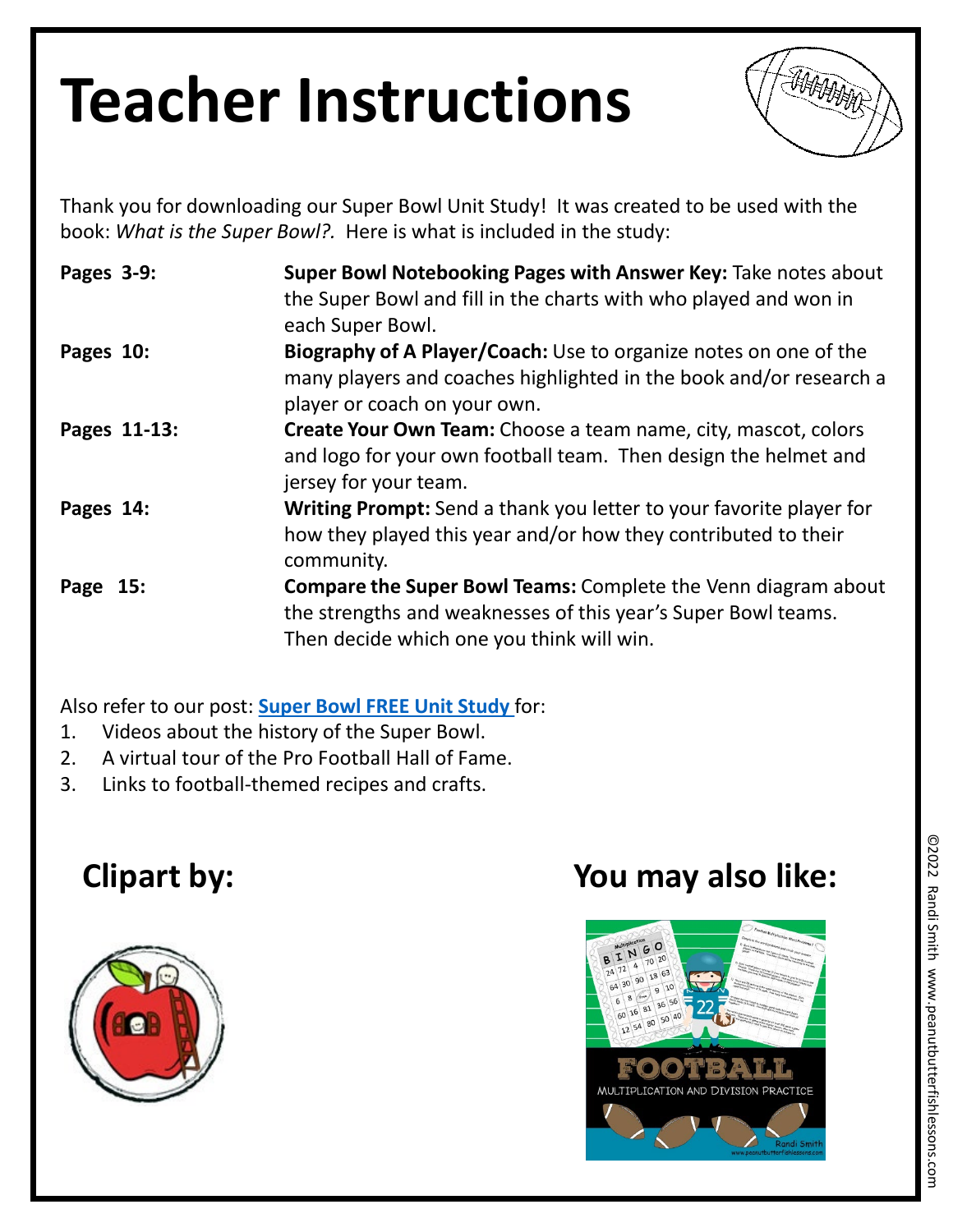| <b>The Super Bowl</b>                                                            |  |
|----------------------------------------------------------------------------------|--|
|                                                                                  |  |
| Who plays in the Super Bowl?                                                     |  |
|                                                                                  |  |
| How do people celebrate the Super Bowl?                                          |  |
|                                                                                  |  |
| <b>The First Super Bowl</b>                                                      |  |
| When and where was the first Super Bowl and what was it called at the time?      |  |
| How much were tickets to the first Super Bowl? _________________________________ |  |
| Who played in the first Super Bowl and who won?                                  |  |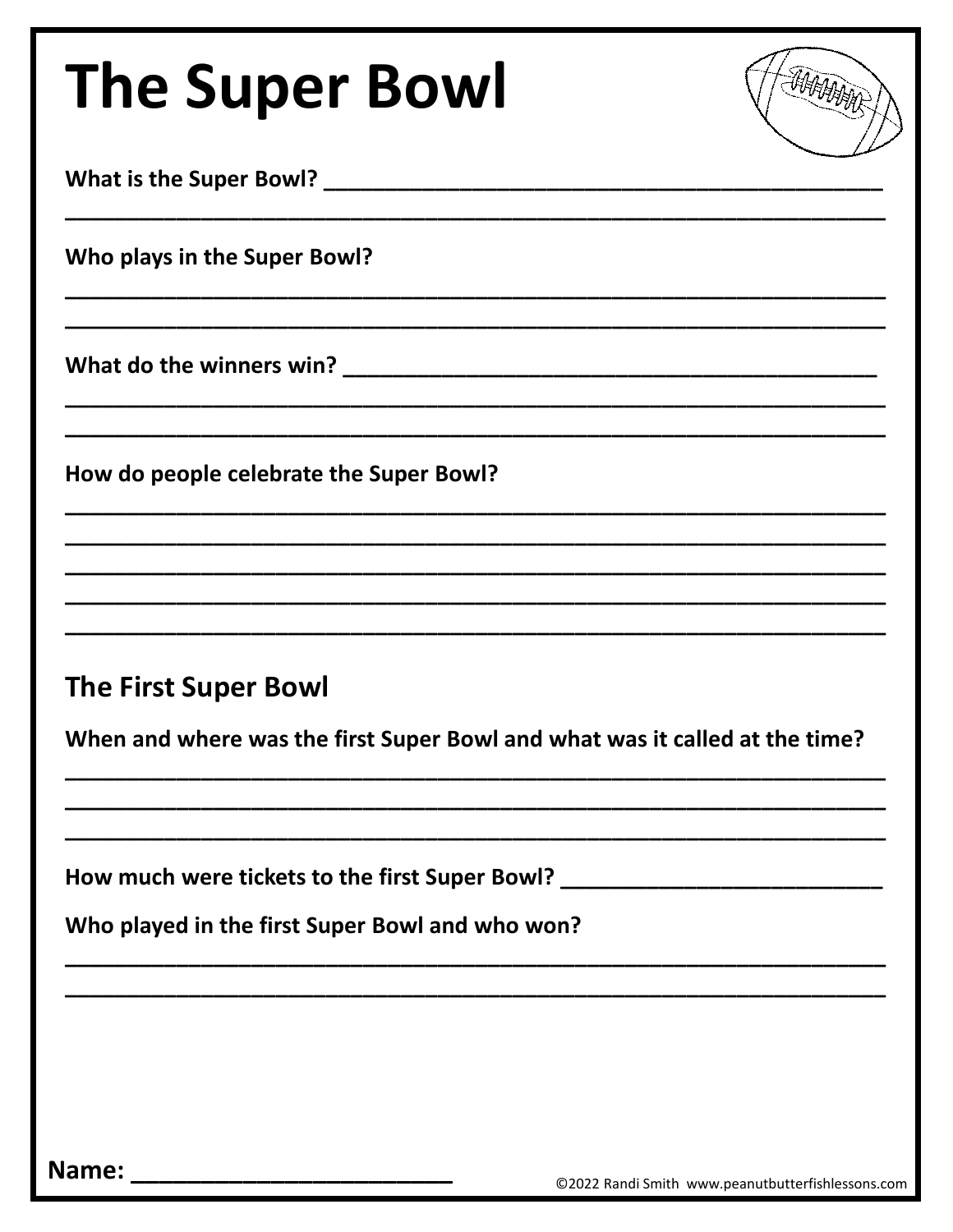#### **The Super Bowl Answer Key**



**What is the Super Bowl?** The National Football League's championship game.

**Who plays in the Super Bowl?**

The champion of the National Football Conference plays the champion of the American Football Conference.

**What do the winners win?** A silver trophy and a gold and diamond ring for each player.

**How do people celebrate the Super Bowl?** They have parties, watch the game on TV, gather in restaurants and bars.

#### **The First Super Bowl**

**When and where was the first Super Bowl and what was it called at the time?** January 15, 1967 in Los Angeles. At the time, it was called the AFL-NFL World Championship.

How much were tickets to the first Super Bowl? \$12 for the top tickets.

**Who played in the first Super Bowl and who won?** The Green Bay Packers beat the Kansas City Chiefs 35-10.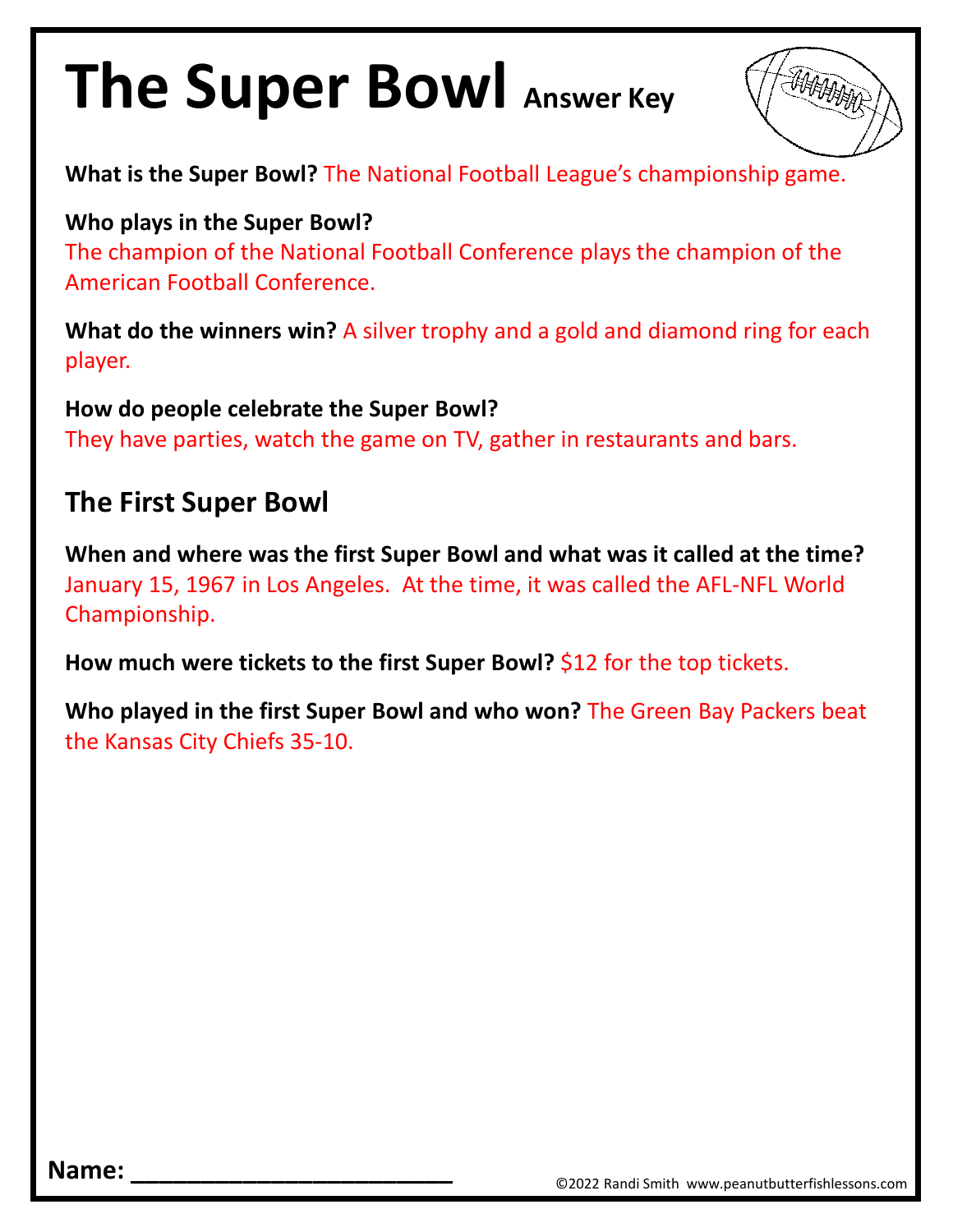

**Fill in the Super Bowl games that you read about and then, if you would like, look up other games to complete the chart. Bonus: Write in the numbers below each Roman numeral.**

|                                                                  | <b>Teams</b> | Winner/<br><b>Score</b> | <b>Memorable Moments</b>                          |
|------------------------------------------------------------------|--------------|-------------------------|---------------------------------------------------|
|                                                                  |              |                         |                                                   |
| $\ensuremath{\mathsf{II}}$                                       |              |                         |                                                   |
| $\ensuremath{\mathsf{III}}\xspace$                               |              |                         |                                                   |
| ${\sf IV}$                                                       |              |                         |                                                   |
| $\mathsf{V}$                                                     |              |                         |                                                   |
| $\mathsf{VI}$                                                    |              |                         |                                                   |
| VII                                                              |              |                         |                                                   |
| $\ensuremath{\mathsf{V}}\xspace\ensuremath{\mathsf{III}}\xspace$ |              |                         |                                                   |
| ${\sf IV}$                                                       |              |                         |                                                   |
| $\mathsf{X}^-$                                                   |              |                         |                                                   |
| XI                                                               |              |                         |                                                   |
| XII                                                              |              |                         |                                                   |
| Name:                                                            |              |                         | ©2022 Randi Smith www.peanutbutterfishlessons.com |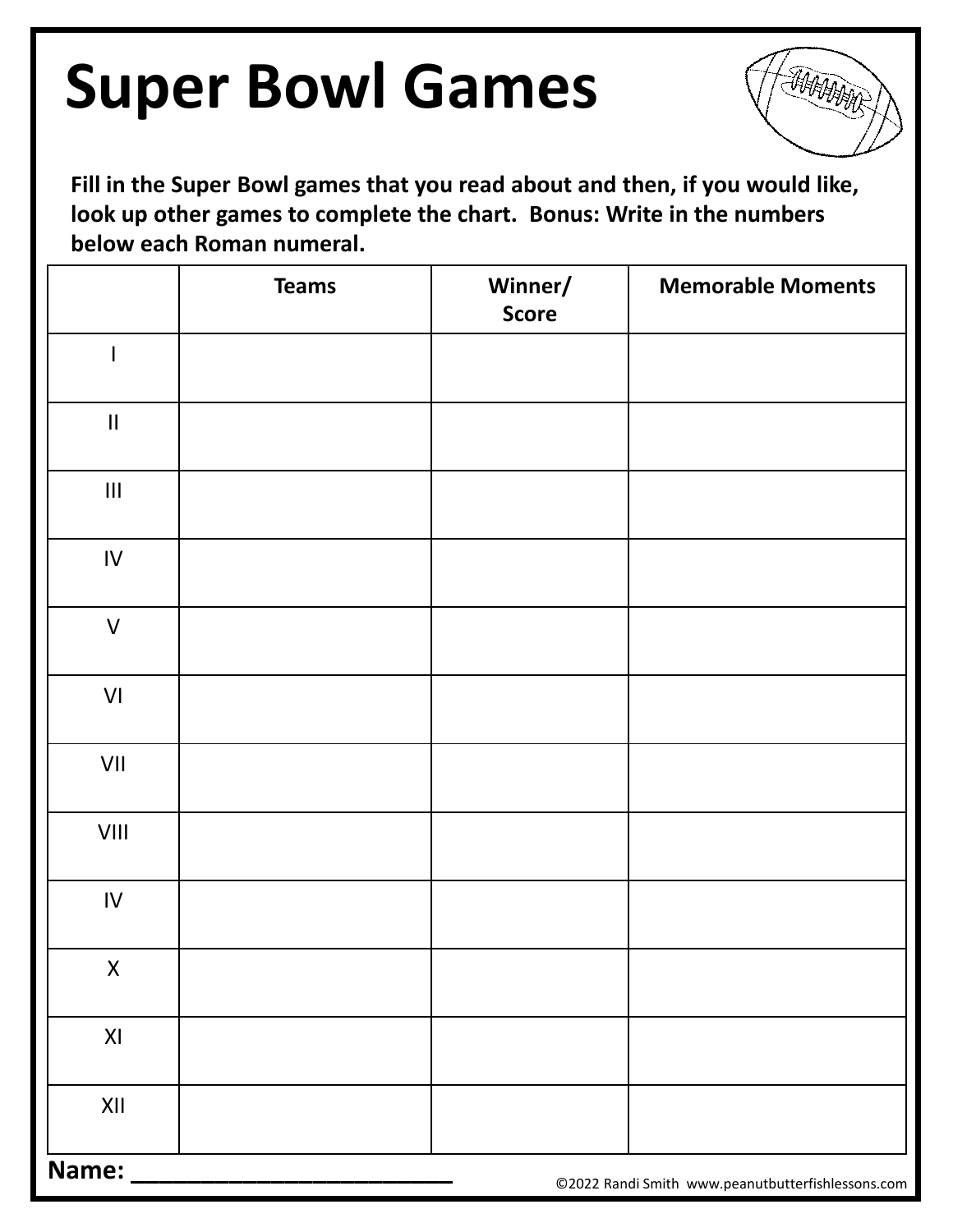

**Name: \_\_\_\_\_\_\_\_\_\_\_\_\_\_\_\_\_\_\_\_\_\_\_** ©2022 Randi Smith www.peanutbutterfishlessons.com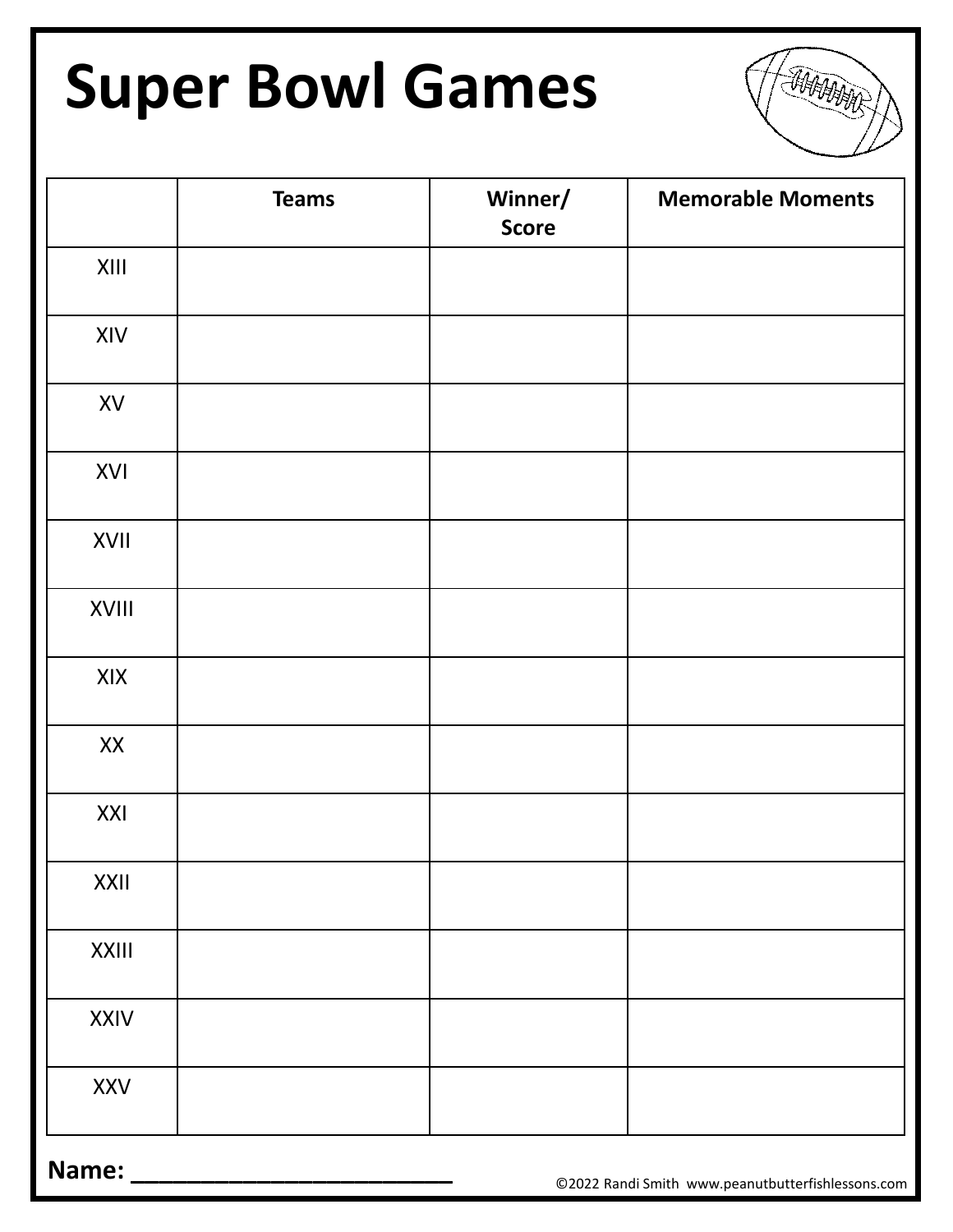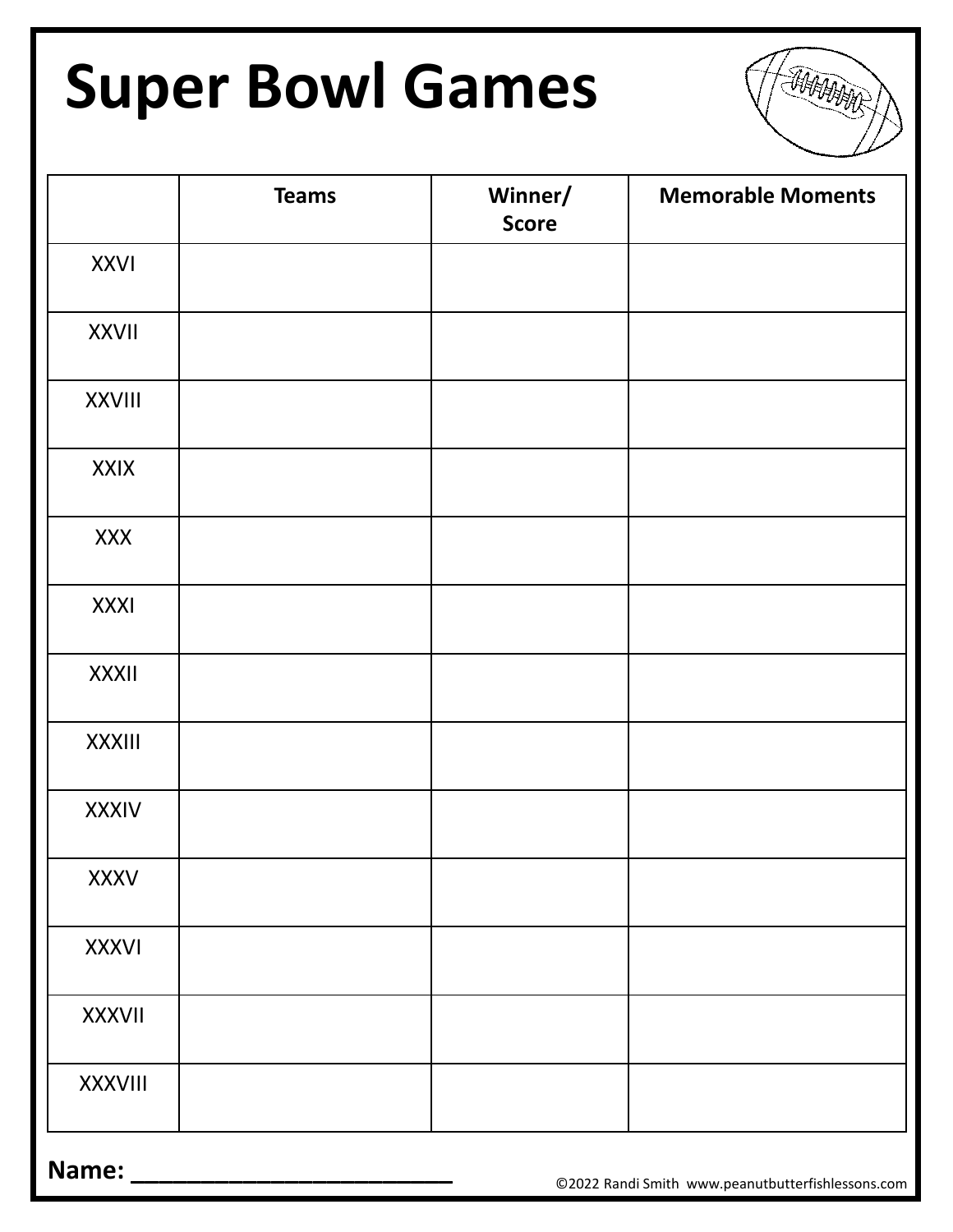

|                        | <b>Teams</b> | Winner/<br><b>Score</b> | <b>Memorable Moments</b> |
|------------------------|--------------|-------------------------|--------------------------|
| <b>XXXIX</b>           |              |                         |                          |
| XL                     |              |                         |                          |
| XLI                    |              |                         |                          |
| XLII                   |              |                         |                          |
| XLIII                  |              |                         |                          |
| <b>XLIV</b>            |              |                         |                          |
| <b>XLV</b>             |              |                         |                          |
| <b>XLVI</b>            |              |                         |                          |
| <b>XLVII</b>           |              |                         |                          |
| <b>XLVIII</b>          |              |                         |                          |
| <b>XLIX</b>            |              |                         |                          |
| L                      |              |                         |                          |
| $\mathsf{L}\mathsf{I}$ |              |                         |                          |

**Name: \_\_\_\_\_\_\_\_\_\_\_\_\_\_\_\_\_\_\_\_\_\_\_** ©2022 Randi Smith www.peanutbutterfishlessons.com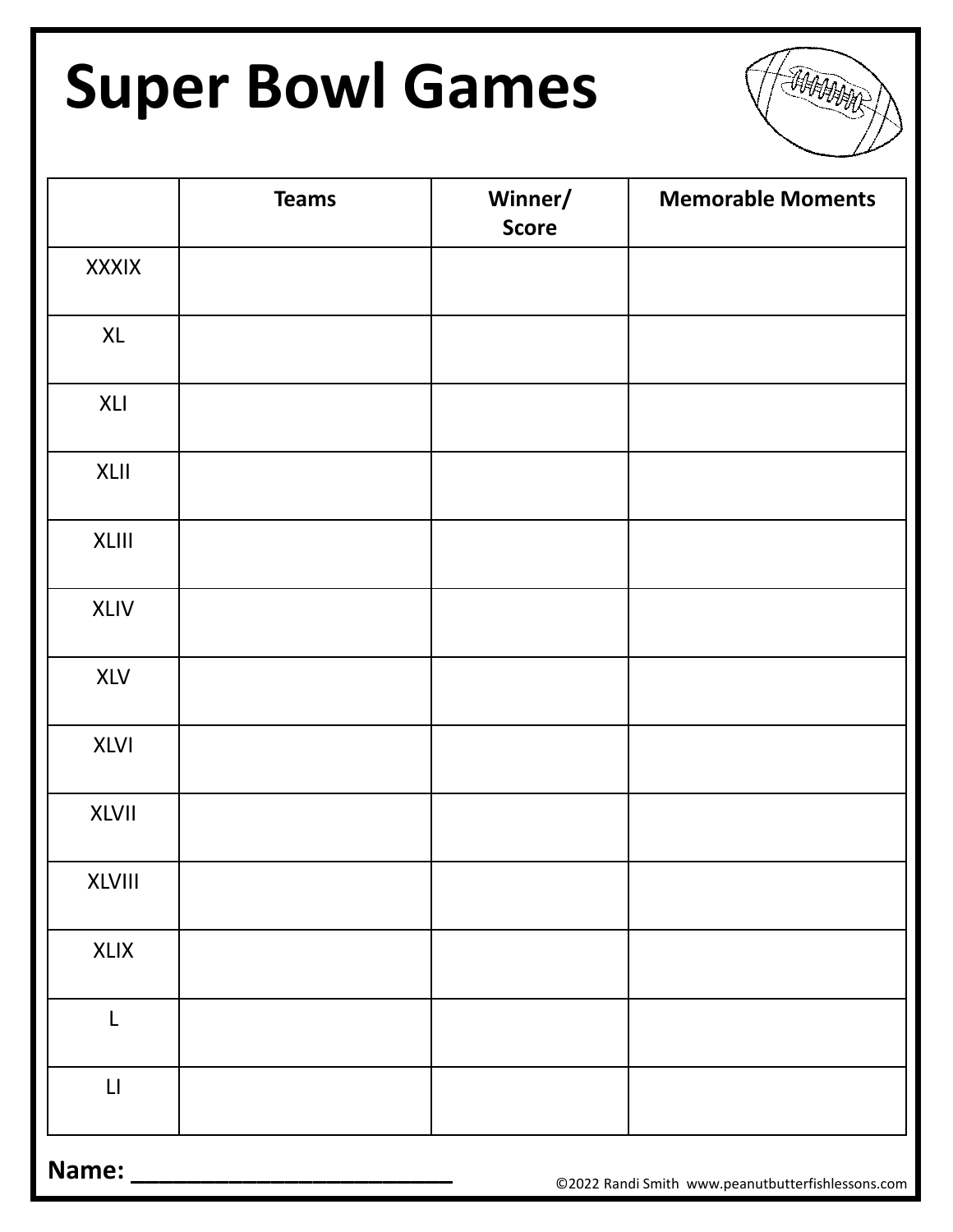

|                 | <b>Teams</b> | Winner/<br><b>Score</b> | <b>Memorable Moments</b> |
|-----------------|--------------|-------------------------|--------------------------|
| $L \mathbf{II}$ |              |                         |                          |
| $LIII$          |              |                         |                          |
| LIV             |              |                         |                          |
| LV              |              |                         |                          |
| <b>LVI</b>      |              |                         |                          |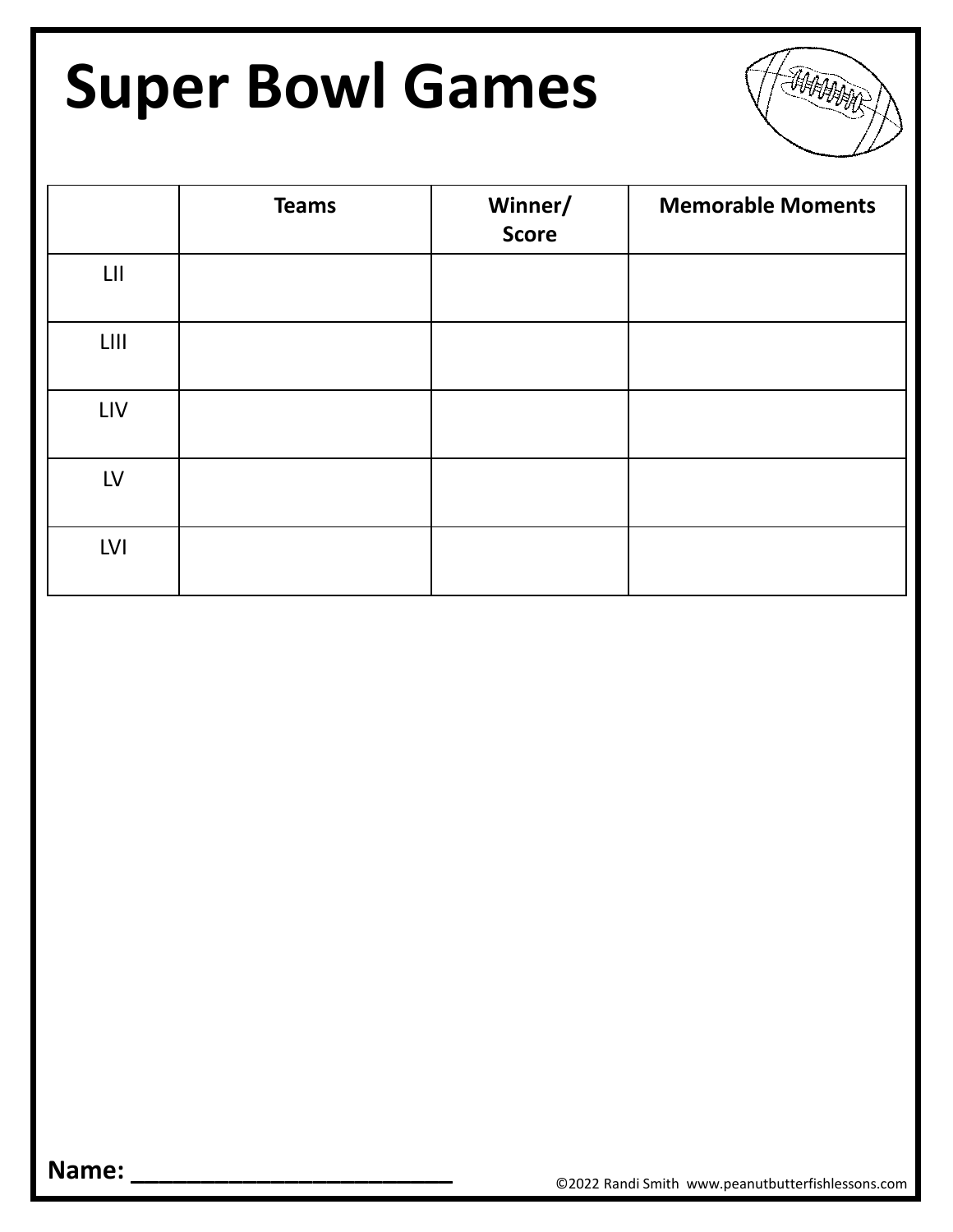# Biography of: \_\_

| <b>Early Life:</b><br><b>AHAHAD</b><br>Off the Field: | <b>College Career:</b><br><b>NFL Career:</b> |
|-------------------------------------------------------|----------------------------------------------|
|                                                       |                                              |
|                                                       |                                              |
|                                                       |                                              |
|                                                       |                                              |
|                                                       |                                              |
|                                                       |                                              |
|                                                       |                                              |
|                                                       |                                              |
|                                                       |                                              |
|                                                       |                                              |
|                                                       |                                              |
|                                                       |                                              |
|                                                       |                                              |
|                                                       |                                              |
|                                                       |                                              |
|                                                       |                                              |
|                                                       |                                              |
|                                                       |                                              |
|                                                       |                                              |
|                                                       |                                              |
|                                                       |                                              |
|                                                       |                                              |
|                                                       |                                              |
|                                                       |                                              |
|                                                       |                                              |
|                                                       |                                              |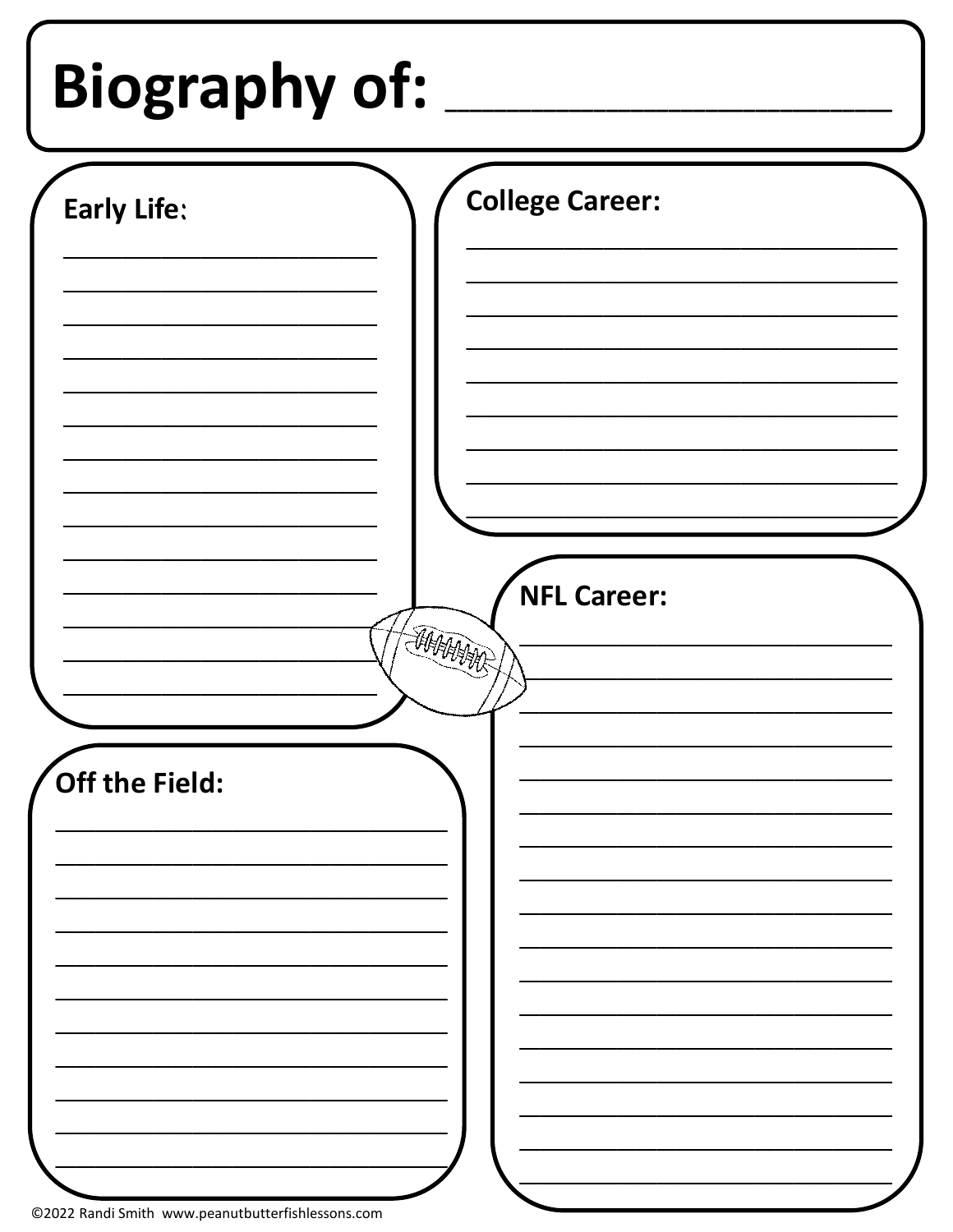#### **Create Your Own Team**



**Create your own football team by choosing the team name, the city you will play in, the mascot, and the colors of your team. Then, design a logo for your team. Use the next two pages to design the helmet and the jerseys.**

| Design a logo: |
|----------------|
|                |
|                |
|                |
|                |
|                |
|                |
|                |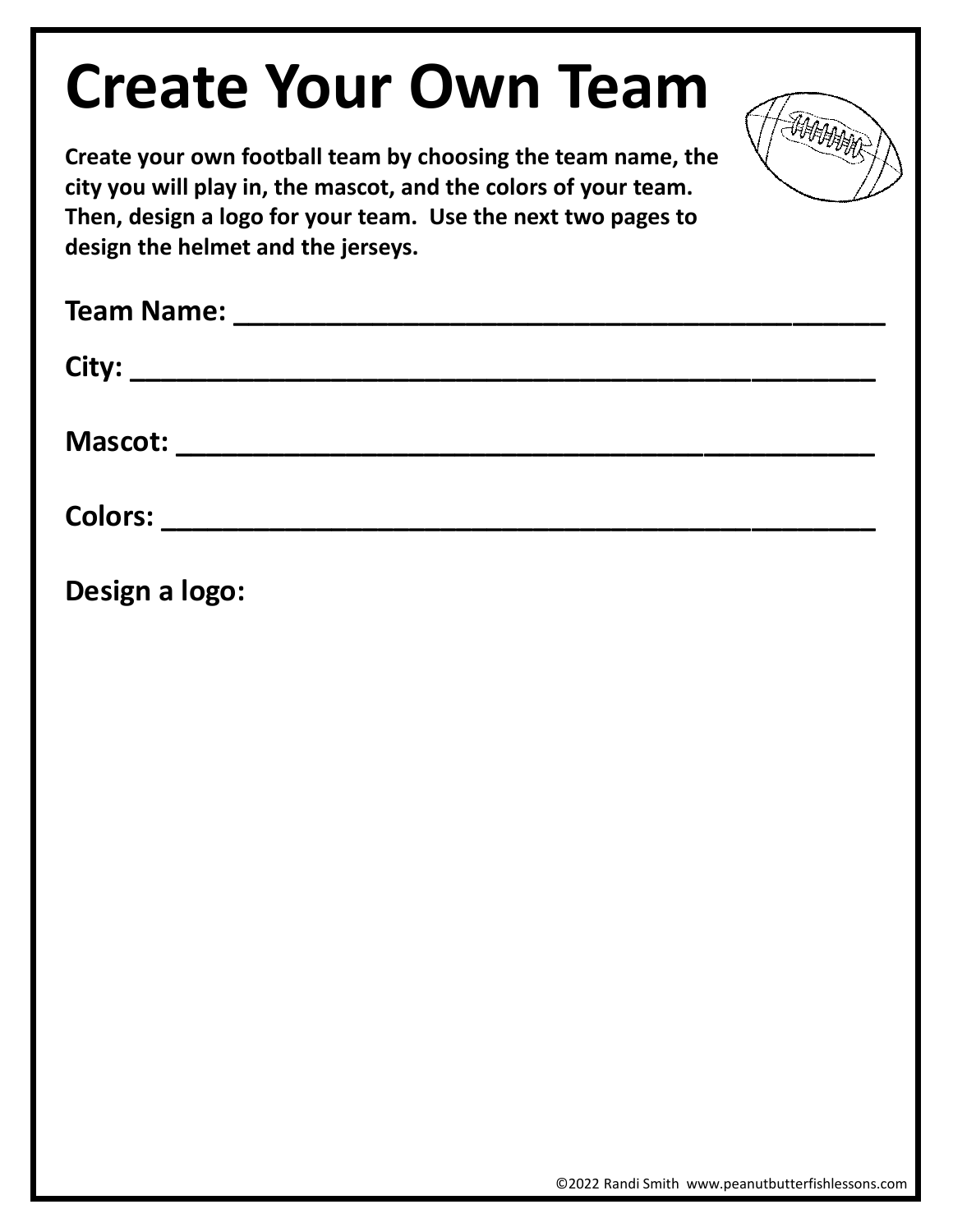## **Design Your Own Helmet**

Look at some football helmets and then design your own using the colors and logo you picked on the previous page.

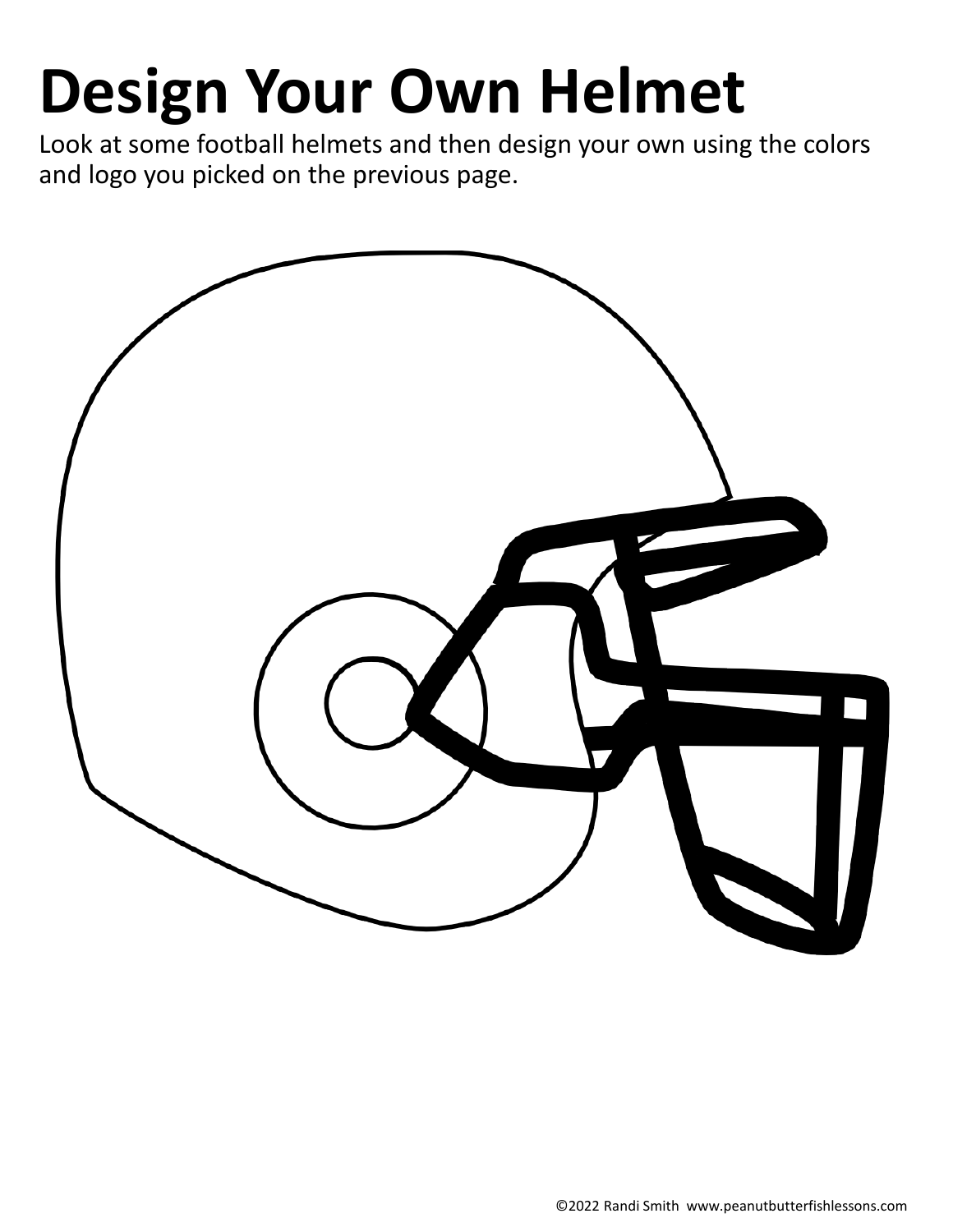### **Design Your Own Jersey**

Look at some football jerseys and then design the front and back of your own jersey using your colors and logo. If you want to design a HOME jersey and an AWAY jersey, print two copies of this page.

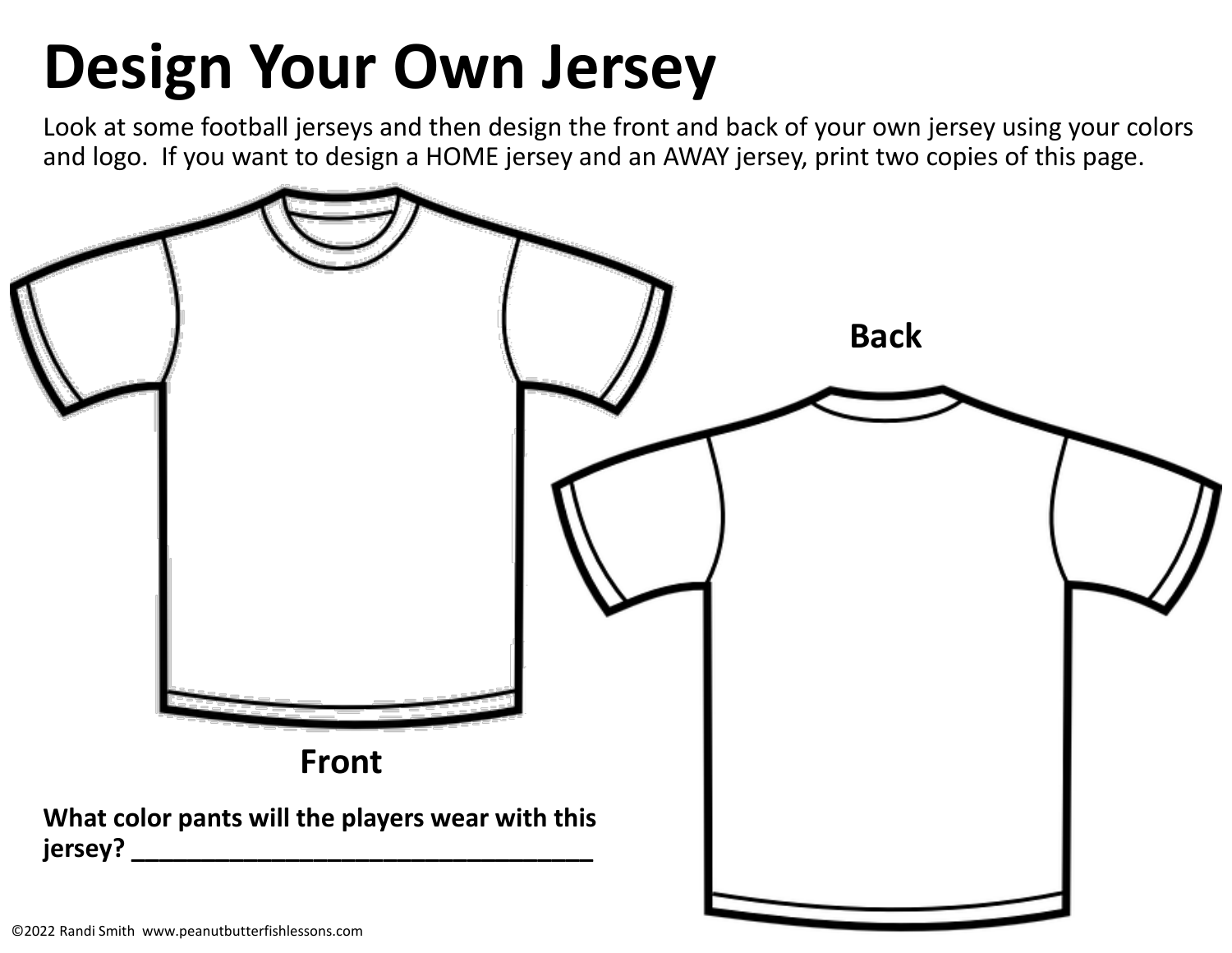|      | <b>Date</b>        |                    |  |  |
|------|--------------------|--------------------|--|--|
|      | <b>Player Name</b> |                    |  |  |
|      | <b>Team Name</b>   |                    |  |  |
|      | <b>Address</b>     |                    |  |  |
| Dear |                    | <b>Player Name</b> |  |  |
|      |                    |                    |  |  |
|      |                    |                    |  |  |
|      |                    |                    |  |  |
|      |                    |                    |  |  |
|      |                    |                    |  |  |
|      |                    |                    |  |  |
|      |                    |                    |  |  |
|      |                    |                    |  |  |
|      |                    |                    |  |  |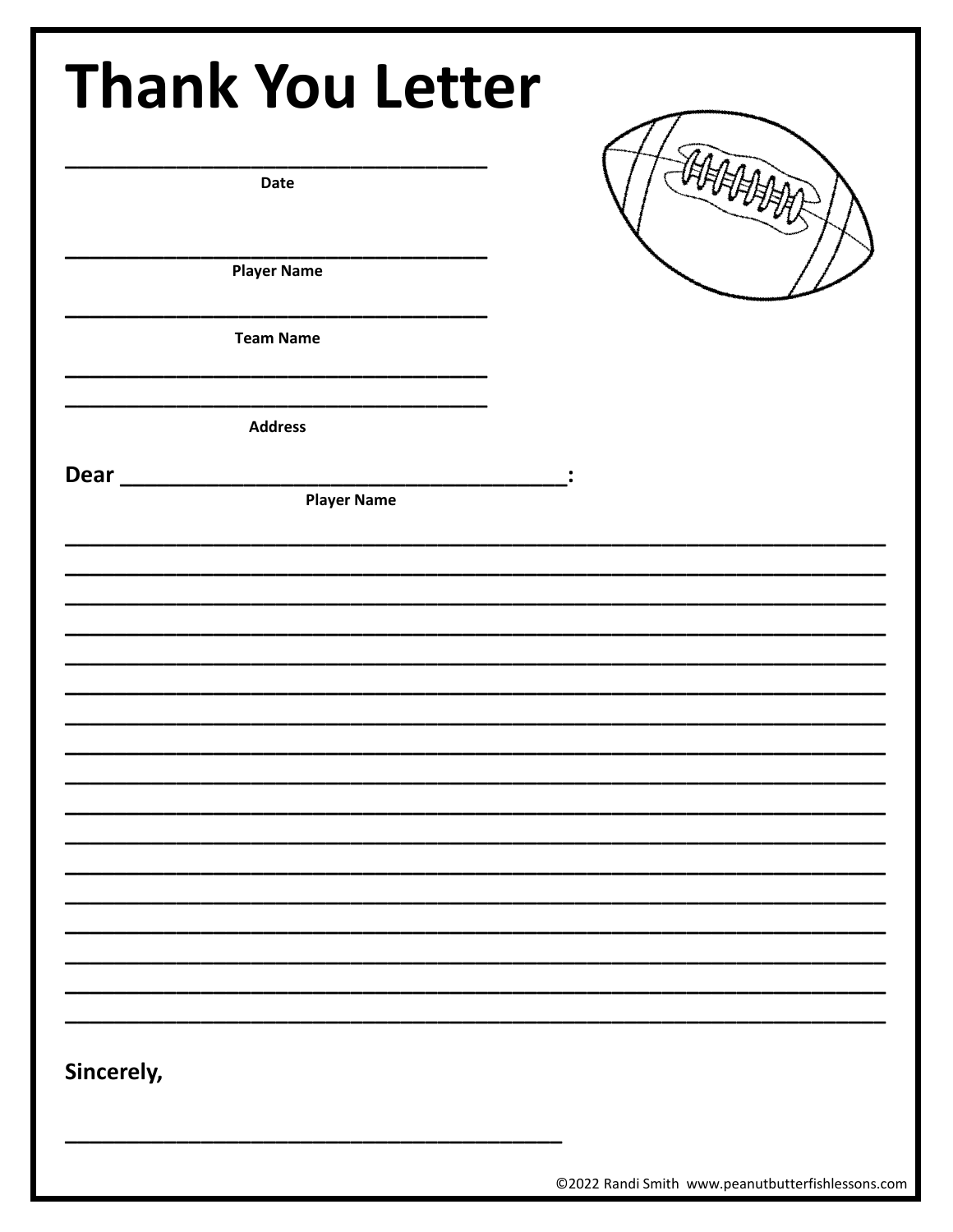### **Compare the Super Bowl Teams**

Think about the strengths and weaknesses of the two teams playing in the Super Bowl this year. Write in the name of each team at the top of the circles and then write in the strengths and weaknesses below each team. If both teams have the same strength or weakness, then write them in the center where the circles overlap. When you are done, color in the circle of the team you think will win.